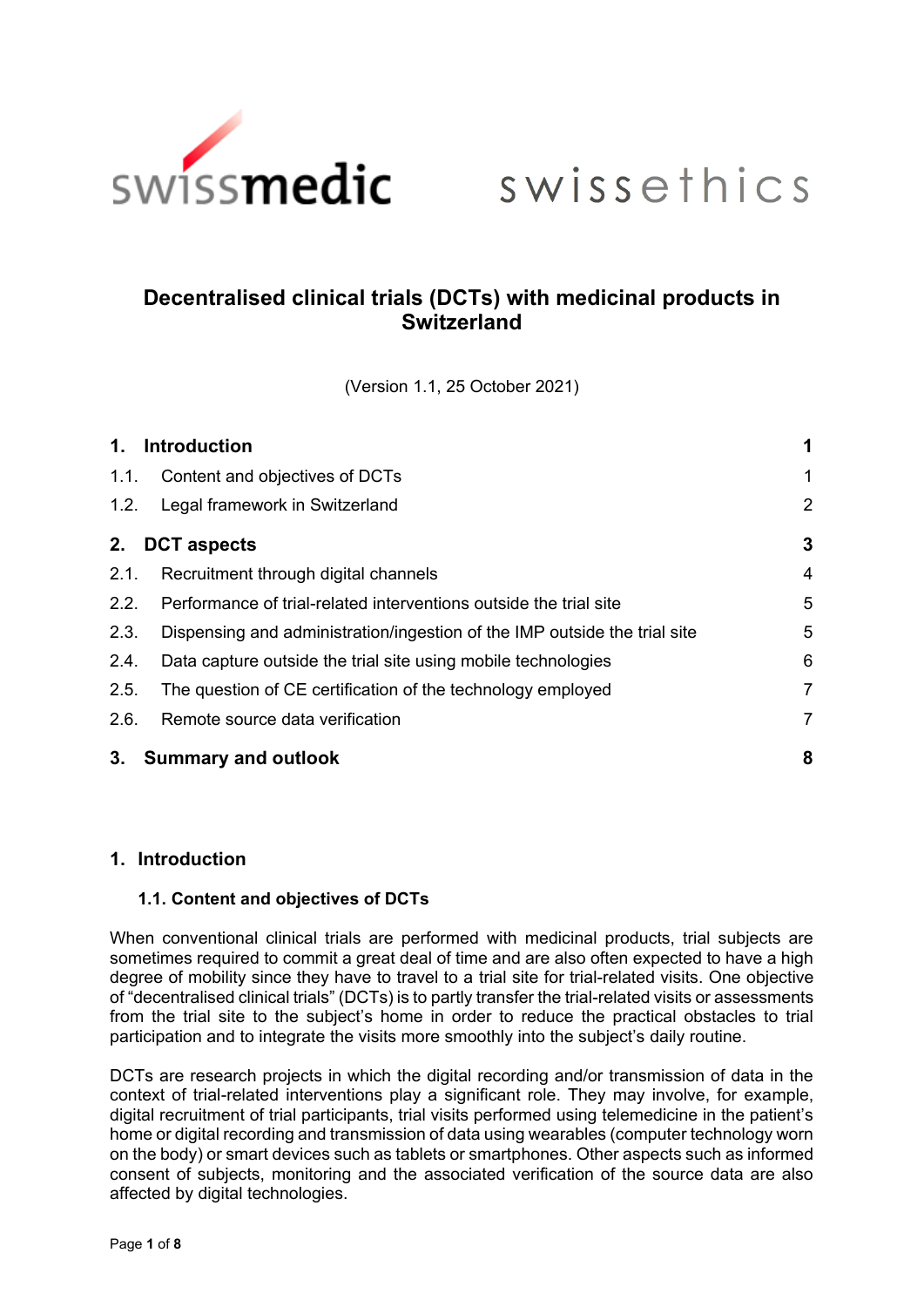A further characteristic element of DCTs is the direct delivery of the investigational medicinal product (IMP) to the trial subject at home, where it is stored and in some cases administered by qualified trial nurses. Wherever possible, trial-related interventions are performed and documented in the patient's home by trained trial nurses.

In "hybrid DCTs" some of the interventions are performed in the conventional setting at a trial site, and others are performed in a decentralised setting in the trial subject's home. Whether or not parts of a clinical trial can be performed in a decentralised way depends on many components – including the type of disease, the phase of the trial and the type of IMP, and on the prevailing legal framework.

There is great interest, both internationally and in Switzerland, in performing clinical trials in a decentralised way. The ICH (International Council for Harmonization) is planning to develop an Annex 2 on the topic of "Additional considerations for non-traditional interventional clinical trials" as part of the modernisation of the global GCP (Good Clinical Practice) Guideline ICH GCP E6 (R2). Work on drafting the Annex is already scheduled.<sup>1</sup> Additional considerations for DCTs will be one of the topics specified in detail in this document.<sup>2</sup> On 4 May 2021, the Danish Medicines Agency published guidance on the implementation of decentralised elements of clinical trials with medicinal products. $3$  These guidelines explain the opportunities of the new trial setting and challenges while ensuring patient safety and data integrity during DCTs.

The stakeholders involved in clinical trials in Switzerland are convinced that DCTs are set to play an increasingly important role in the future. At the *Swissmedic Round Table Innovation* event held in October 2019 the stakeholders emphasised their wish to support innovation in Switzerland in this context. <sup>4</sup>

In an introductory summary they stated their intention of giving potential subjects in Switzerland the opportunity to take part in DCTs. The anticipated advantages are the following:

- rapid, digital recruitment through new channels;
- trial implementation that can be better integrated into trial subjects' day-to-day routine by reducing the time and mobility required;
- digital automation of data capture with a possible improvement in data quality;
- possibility of performing clinical trials for rare diseases.

#### <span id="page-1-0"></span>**1.2. Legal framework in Switzerland**

In Switzerland, clinical trials with medicinal products are regulated in the Federal Act on Medicinal Products and Medical Devices (Therapeutic Products Act, TPA [SR 812.21]) and in the Federal Act on Research involving Human Beings (Human Research Act, HRA [SR 810.30]) and the associated ordinances<sup>5</sup>. The ICH GCP Guidelines E6 (R2) are also applicable in Switzerland (Art. 5 para. 1 ClinO). The requirements of the Federal Act on Data Protection (FADP [SR 235.1]) and the Ordinance to the Federal Act on Data Protection (OFADP [235.11]) must also be fulfilled.

1

<sup>1</sup> ICH E6 (R3) EWG Work Plan, 4 January 2021

<sup>2</sup> Final Business Plan ICH E6 (R3): Guideline for Good Clinical Practice dated 17 November 2019 endorsed by the Management Committee on 18 November 2019

<sup>&</sup>lt;sup>3</sup> The Danish Medicines Agency's guidance on the implementation of decentralised elements in clinical trials with medicinal products (version 1.0; 4 May 2021)

<sup>4</sup> Proceedings of the 1st Round Table Innovation "Innovative Methods and Technologies in Clinical Trials" Monday, 7 October 2019 (Version 1.0 dated 05.12.2019)

<sup>5</sup> Ordinance on Clinical Trials with the exception of Clinical Trials with Medical Devices, Ordinance on Clinical Trials, ClinO [SR 810.305]; Organisation Ordinance to the Human Research Act, Organisation Ordinance HRA, OrgO-HRA [810.308]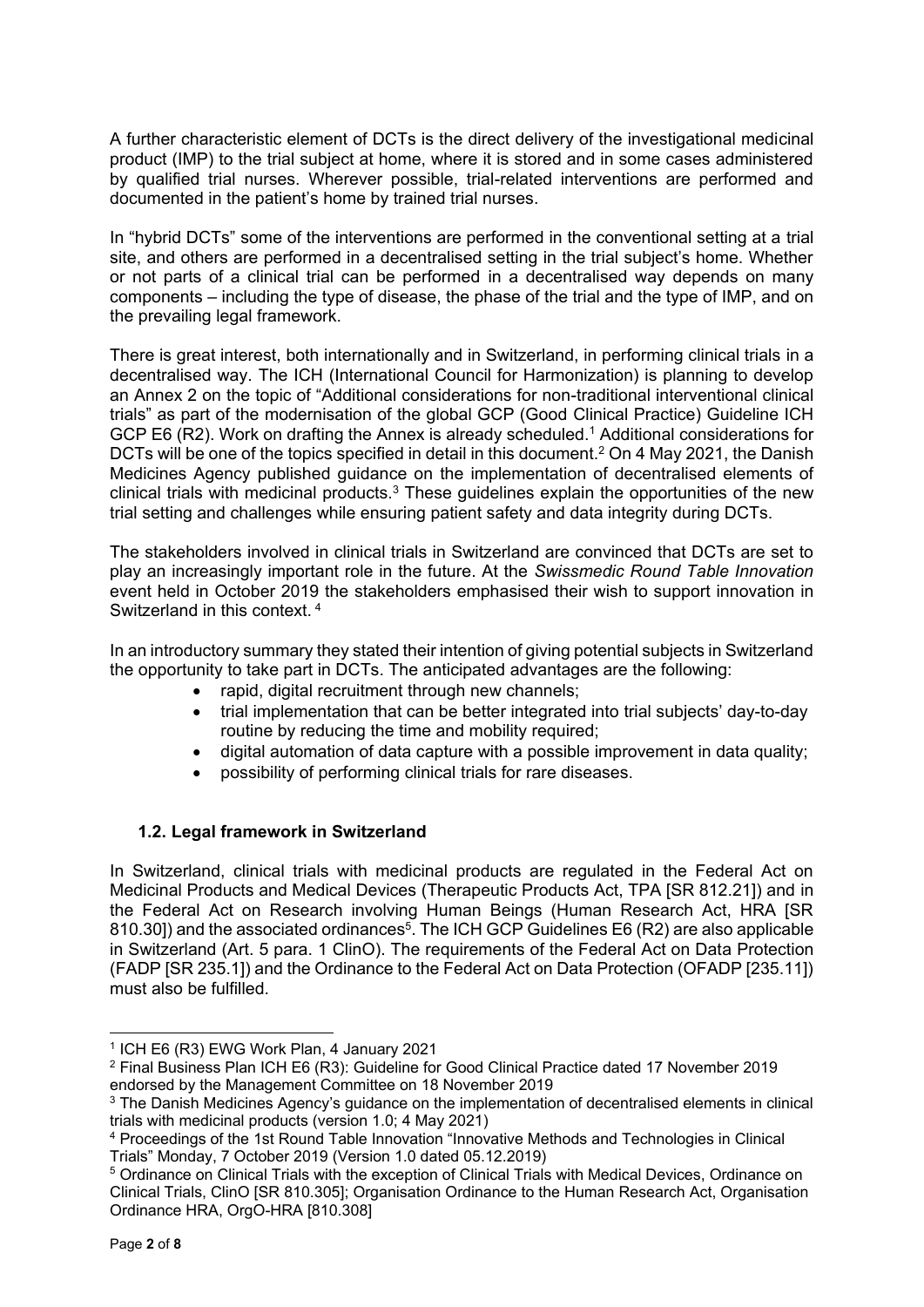The existing legal framework already regulates many aspects of DCTs with medicinal products in Switzerland, although researchers are recommended to liaise closely with Swissmedic and the Ethics Committees beforehand in order to clarify specific questions relating to the conduct of DCTs. The aim of prior consultation/clarification is to identify ways in which DCTs can comply with the ethical and legal standards mandated by the existing regulatory environment and can therefore be carried out in Switzerland.

Swissmedic and swissethics are issuing the present publication with the aim of communicating the questions and considerations that have arisen so far. It is not possible to assess definitively on the basis of this document which provisions of national and international law are affected, and to what extent, and whether or how the required compliance of clinical trials with the legislation can be achieved by the modalities of different DCT settings. The document does not prejudice the necessary case-by-case examination of applications for approval of a clinical trial, nor does it set out the elements of a DCT which are permissible under current law. Furthermore, DCT elements must be examined on a case-by-case basis to establish whether they can be made compatible with the currently applicable legal provisions.

The question of whether DCTs are feasible within the current legislation requires a differentiated analysis and examination of the challenges and risks that arise. It has been shown on various occasions that Swiss law certainly contains possibilities for integrating new technologies without adaptation of the current law. It is therefore possible that solutions will be found in the course of the examination of the legal conformity of DCT elements. It is also possible, however, that areas of risk are likely to be identified which require modification of the law, perhaps even before a situation in which DCTs can be approved has been reached. Time and further experience will tell if and which new standards are needed to approve DCTs, and which practical requirements based on the application and development of the existing legislation are sufficient; these questions cannot be answered conclusively at the present time.

# <span id="page-2-0"></span>**2. DCT aspects**

In regulatory and ethical terms there are four main aspects related to DCTs, which are considered in detail below.

- 1. Optimal medical care, the rights and safety of subjects must be ensured at all times.
- 2. The IMP must be safely dispensed, ingested/administered and returned.
- 3. The data recorded during the clinical trial must be credible and reliable.
- 4. The data protection requirements must be met in full.

Re 1: Since the clinical trial is performed virtually, there is a risk that the personal relationship with the physician, which is the basis of mutual trust, cannot be established as personally and in the same way as in conventional clinical trials. The optimal care and treatment of subjects in the trial setting is a fundamental requirement for any form of research involving human beings and is therefore essential in the performance of DCTs, too. Optimal patient safety must also be ensured, even if subjects are not regularly physically present at the trial site.

Re 2: The IMP must be suitable for delivery to the subjects and for being ingested/administered at and returned from their homes. All the requirements regarding the quality of the IMP must be fulfilled during delivery and storage.

Re 3: Given the modalities of recruitment and selection, there is a risk that it will mainly be technically-versed individuals who decide to take part in the trials. A representative sample of trial participants must be ensured in order to avoid a selection bias. The data-recording tools (e.g. wearables) must generate correct and valid data.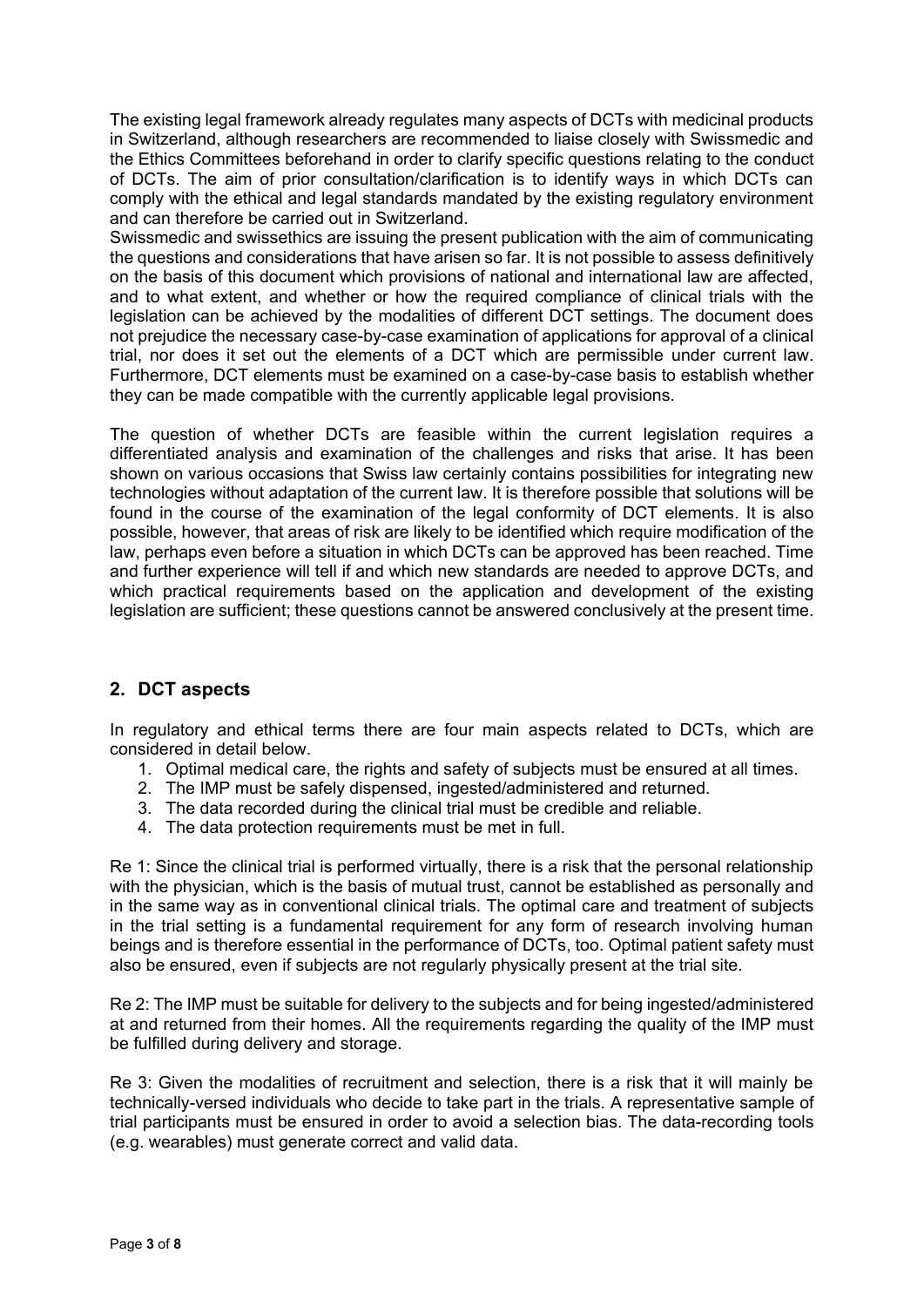Re 4: Data protection: Special attention must be paid to ensuring the highest security standards during data transfer, for example within a larger network and between all participants. This means that health-related data must be protected from unauthorised access at all time.

### <span id="page-3-0"></span>**2.1. Recruitment through digital channels**

In case potential trial subjects are informed about a trial through electronic media, swissethics draws attention to the guidance for producing and using electronic informed consent (eIC) in accordance with ClinO (link: guidance e consent e.pdf (swissethics.ch)).

If the discussion about participation between the investigator, i.e. the trial physician, and the patient during the informed consent process is done via electronic platforms, several additional aspects have to be considered. Ethical principles like autonomy and ethical requirements like time to think about trial participation must be addressed. The requirements of the Swiss Data Protection Act, e.g. with respect to server location, must be fulfilled (Art. 7 FADP). The protection of personal data from unauthorised or accidental disclosure must be safeguarded, in particular by ensuring that during any data transmission these personal data are adequately protected from unauthorised or accidental disclosure to the sponsor or companies involved in this process (ICH GCP E6 (R2) 2.11; Art. 7 para. 1 FADP).

Art. 14 para. 1 of the Code of Obligations (CO, SR 220) requires the signature to be *handwritten* and Art. 14 para. 2bis defines a qualified electronic signature as equivalent to a *handwritten* signature<sup>6</sup>. However, the use of a qualified electronic signature does not yet appear as a practicable solution, because of the effort every single trial participant would have to undertake to be able to deliver such a qualified electronic signature. At least as long as an e-ID is not established in Switzerland. Conventional, handwritten ("wet-ink") signature will thus be regularly required in Switzerland, unless the trial participant can provide a qualified electronic signature that meets the legal requirements of the Federal law on electronic signatures (ZertES, SR 943.03). The original "wet-ink" signed informed consent form or the certified proof of the e-signature signed by the trial participant must be archived in the "investigator site file" (ICH-GCP E6 (R2) 8.3.12).

If new information important for the participating trial subjects emerges while a clinical trial is in progress, it is necessary to ensure – also when electronic media are used – that the subjects are informed in a timely manner and, where applicable, receive an updated consent form and sign it by hand ("wet-ink"). Such changes include, for example, the occurrence of new side effects that are relevant for safety and may alter the subject's willingness to take part in the trial. swissethics draws attention to the guidance and the template for supplementary concise information on consent in clinical trials available at swissethics.ch.

It is also necessary that, even when using electronic media, the information and consent process as well as the respective versions of the patient information and declaration of consent used are documented in a GCP-compliant manner and are available for monitoring, audits and inspections. The statutory archiving obligation for these source data must be observed (Art. 45 para. 2 ClinO).

1

 $6$  The electronic signature is a technological means of verifying the authenticity of a document. It is based on a certification infrastructure managed by reliable certification service providers. Only qualified electronic signatures with a qualified time stamp are recognised in Switzerland as being equivalent to a handwritten signature. The Swiss Electronic Signature Act (ZertES; SR 943.03) defines a qualified electronic signature.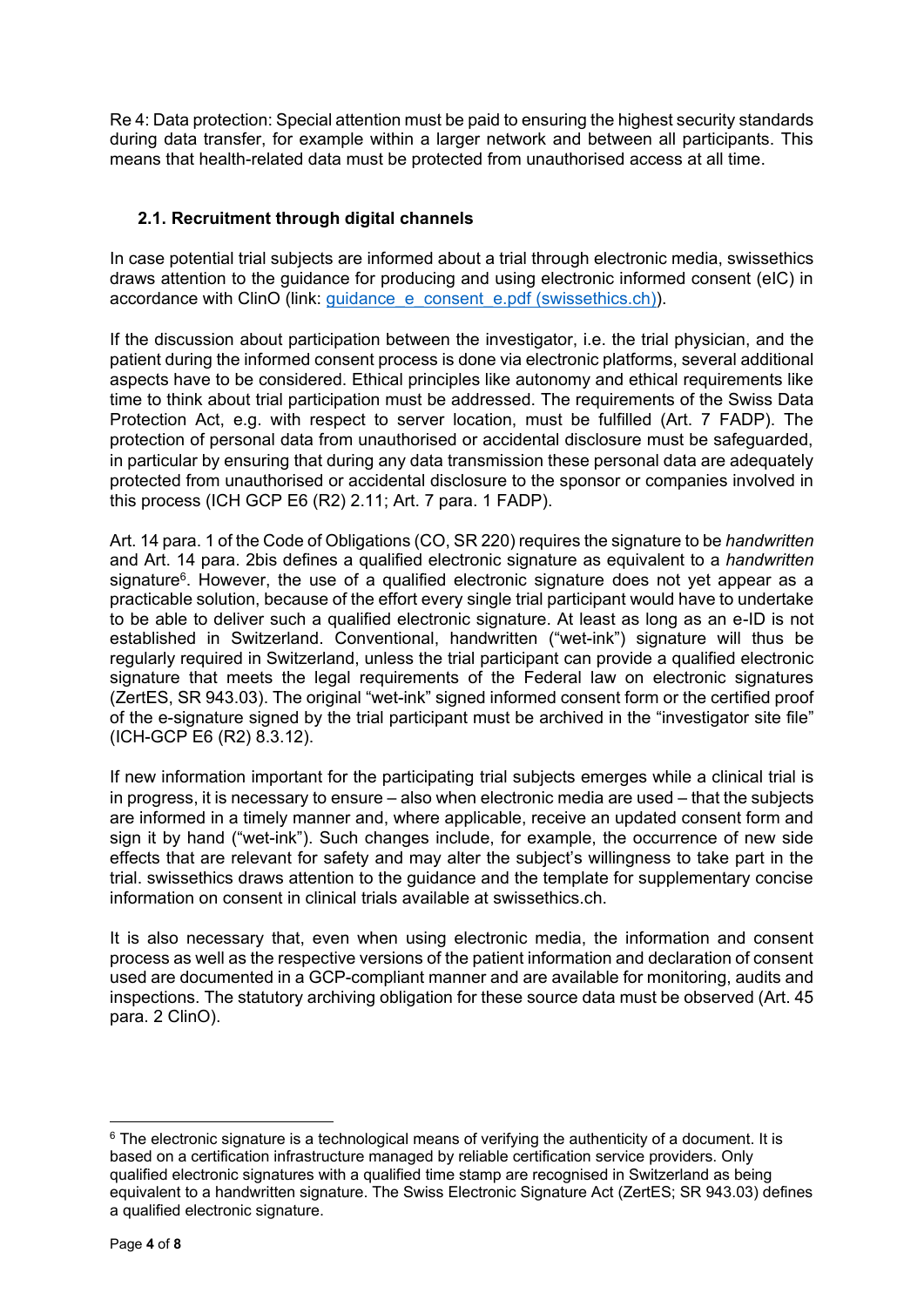#### <span id="page-4-0"></span>**2.2. Performance of trial-related interventions outside the trial site**

If trial-related interventions are performed outside the trial site with the trial subjects' consent, e.g. in their homes, these tasks may be performed by commissioned service providers who supply the corresponding trial nurses, known as "mobile nurses". It is necessary for each person who performs these interventions – at the responsibility of the investigator as part of the study team – to have appropriate training and have proven knowledge and experience with regard to the relevant specialist field and the performance of a clinical trial (Art. 6 para. 4 ClinO, ICH GCP E6 (R2) 4.2.4).

In this situation it is the responsibility of the investigator in Switzerland to monitor that the trial nurses carry out and document the study-specific interventions on the patients at home in accordance with the protocol. Some medical examinations cannot be performed by the trial nurses or at home (e.g. specific neurological examinations, computed tomography). These must be performed at the trial site or at a suitably equipped facility by qualified personnel or in the course of a personal visit to the patient's home by the investigator or a delegated physician.

The sponsor must ensure that the trial subjects' needs are taken into account in respect of doctors' visits carried out using telemedicine. The trial subjects should be given the opportunity to see the doctor in person if needed. The investigator in turn must also be able to pay a personal visit if they consider it to be necessary for the optimal medical care of trial subjects.

The investigator must ensure adequate medical care if adverse events occur outside the trial site and the standardised documentation and protocol-compliant reporting of adverse events (Art. 39 – 41 ClinO, ICH GCP E6 (R2) 4.3.2).

If the investigator in Switzerland instructs or performs the trial-related interventions in patients' homes using digital platforms, e.g. video calls (telemedicine), compliance with the Swiss Data Protection Act must be guaranteed by end-to-end encrypted communication. If cloud systems are used, these must comply with the requirements of this Act. The server supporting the systems used should be located in Switzerland or a country according to the [list of countries](https://www.edoeb.admin.ch/dam/edoeb/de/dokumente/2020/staatenliste.pdf.download.pdf/20200908_Staatenliste_d.pdf) whose legislation ensures an appropriate level of data protection (Art. 6 para. 1 FADP). The trial subjects must be informed comprehensively about processing of their data and explicitly consent to this processing (Art. 4 para. 5 FADP).

The trial nurses who perform the trial-related interventions outside the trial site have access to uncoded personal data by virtue of their activities in the trial subjects' homes. Suitable technical and organisational measures must therefore be taken to ensure that these personal data are protected from unauthorised or accidental disclosure to the sponsor or, when data are transmitted to involved companies (Art. 18 para. 1 ClinO; Art. 3 let. c no. 2, Art. 7 para. 1 FADP).

Source data recorded in the context of trial-related interventions outside the trial site must be documented in compliance with GCP and available for monitoring, audit and inspection purposes (ICH GCP E6 (R2) 4.1.4). The statutory archiving obligation for these source data must be observed. Source data recorded directly in the CRF must be identified as such in the protocol (ICH GCP E6 (R2) 6.4.9).

#### <span id="page-4-1"></span>**2.3. Dispensing and administration/ingestion of the IMP outside the trial site**

IMP whose stability and safety profile has not yet been adequately characterized due to an early stage of development is unsuitable for dispensing and administration to the trial subjects at home. IMPs which require preparation, e.g. in a sterile environment, before administration or those that are associated with a high risk of possible adverse reactions (e.g. anaphylactic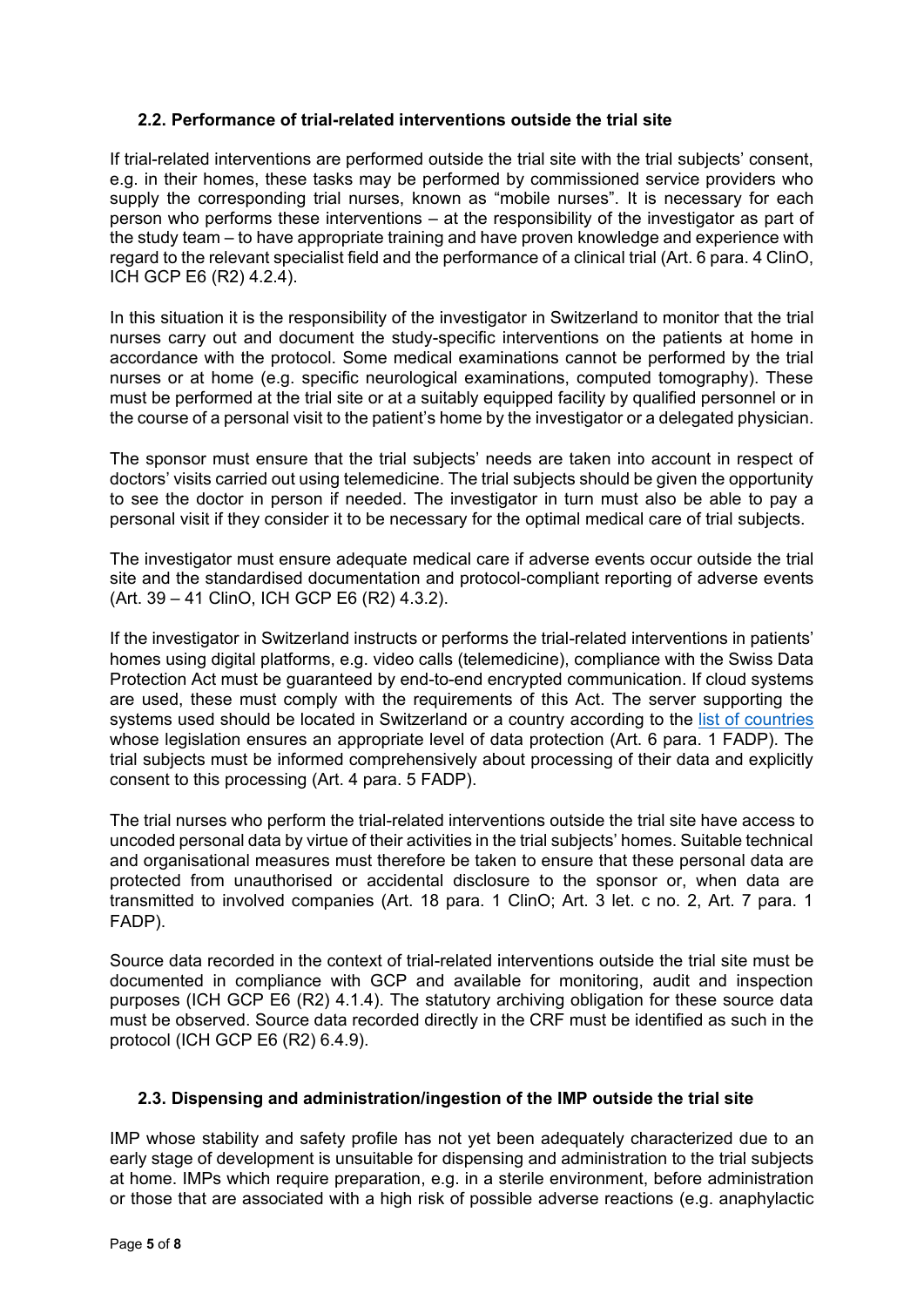shock) are not suitable as well. Precautions must be taken to ensure the medical care of trial subjects should adverse reactions occur during or after the administration/ingestion of the IMP by the trial subject at home (ICH GCP E6 (R2) 4.3.2).

If the IMP is dispensed outside the trial site, the requirements of Good Manufacturing Practice (GMP) must be fulfilled (Annex 1 of the Ordinance on Licensing in the Medicinal Products Sector, MPLO [812.212.1]; Art. 32 para. 1 let. d ClinO). Moreover, the requirements of the Good Distribution Practice (GDP) for the IMP and the applicable cantonal provisions in Switzerland must be fulfilled. It is furthermore recommended that the details of a planned implementation in Switzerland be discussed in advance with Swissmedic and the competent Ethics Committee and, if applicable, the competent cantonal authorities.

The following models are being discussed at the international level for the dispensing of IMP in DCTs:

- Direct delivery of the IMP to trial subjects by the trial site.
- Delivery of the IMP directly to trial subjects by a central pharmacy.
- Delivery of the IMP by a central pharmacy to a local pharmacy near the trial subject's home. The trial subjects or trial nurses pick up the IMP in person.
- Delivery of the IMP directly to the trial nurses by a central pharmacy.

If trial subjects are supplied directly, they must be given appropriate information and agree to the personal data necessary for this being passed on. Steps must be taken to ensure that personal data are protected from unauthorised or accidental disclosure (Article 18 para. 1 ClinO). If the trial subjects are supplied directly, they must be instructed in advance about the correct storage and use of the IMP.

Until it is administered/ingested, the IMP must demonstrably be stored in such a way that its quality (protocol-compliant storage, shelf-life) is not impaired (ICH GCP E6 (R2) 4.6.4). Care must also be taken to ensure that the IMP is used only in accordance with the approved protocol ("compliance", ICH GCP E6 (R2) 4.6.5).

The sponsor must provide suitable means (e.g. using electronic tools) for performing the regular review of quality and compliance. The investigator in Switzerland is responsible for this review and must therefore be able to access these data at all times (ICH GCP E6 (R2) 8.1). The investigator may delegate the review to the mobile trial nurses. Like the return of unused IMP to the sponsor and its disposal, the review of quality and therapy compliance must be documented in compliance with GCP and the documentation must be available for monitoring, audit and inspection purposes.

#### <span id="page-5-0"></span>**2.4. Data capture outside the trial site using mobile technologies**

Where the intention is to use mobile technologies to record data outside the trial site, it must be ensured that the trial subjects have given their prior consent to data being recorded by the device (e.g. wearables) or entered by the trial subjects, e.g. electronic patient reported outcome (ePRO). The trial subjects must also be trained in the correct use of the mobile technologies. If source data are recorded directly in the CRF, this must be identified as such in the protocol. If data are recorded automatically, e.g. by wearables, it should be ensured that only trial-specific data are recorded by the mobile technology being used. The data which are considered to be source data must be stated in writing before the clinical trial begins, e.g. if data are only stored for a short time on the mobile technology.

The mobile technologies must be demonstrably validated and comply with the relevant standards for accuracy, precision, reproducibility, reliability and responsiveness (sensitivity to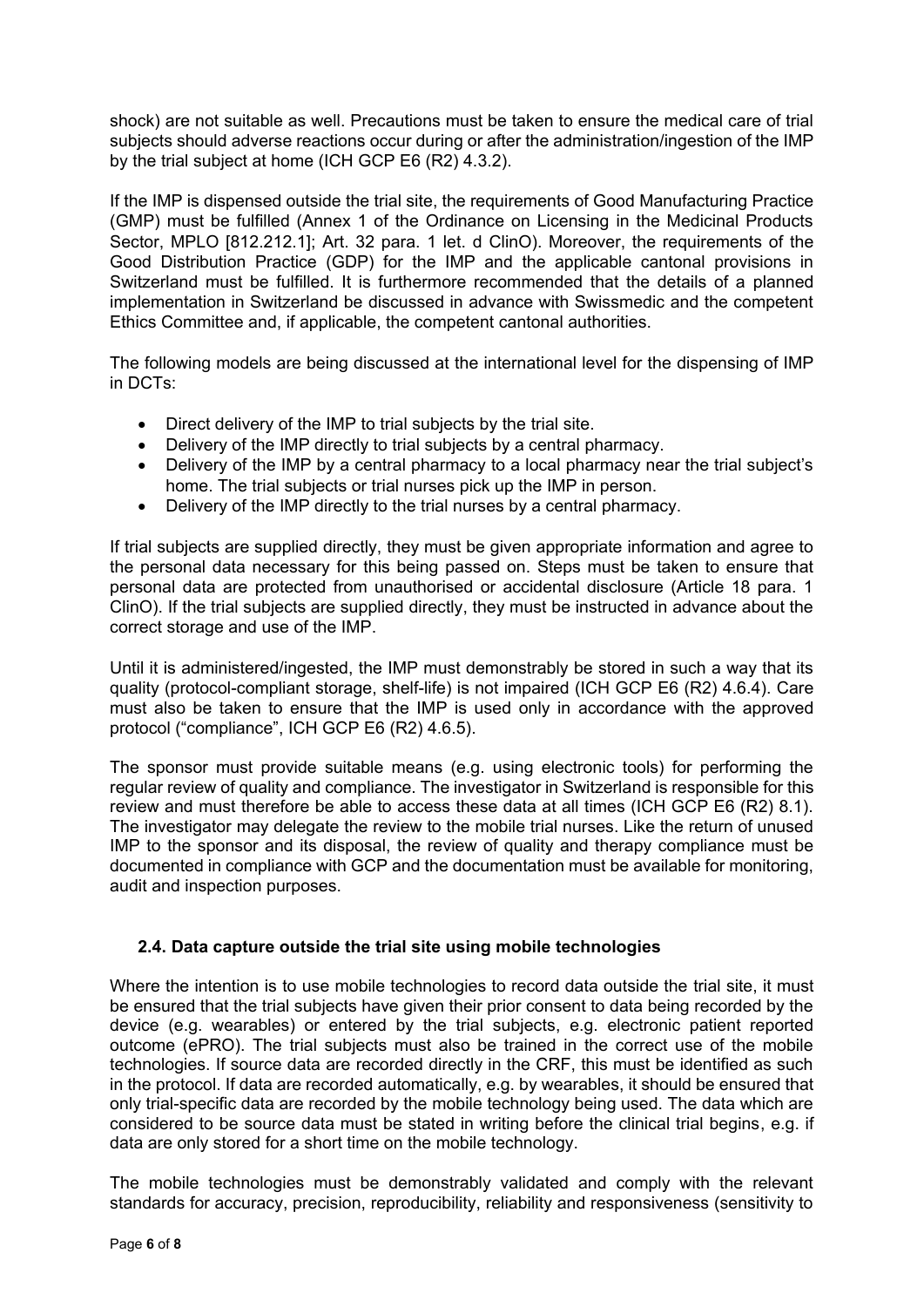technological changes over time, ICH GCP E6 (R2) 5.5.3). Furthermore, the equivalence of the mobile technology used across various data-collection platforms or methods must be ensured. It must be possible to trace data entry and data changes by means of an audit trail. If the data generated this way are source data, the sponsor must ensure that they are documented in compliance with the legislation and that the statutory archiving obligation is observed. Access to this documentation must be ensured.

The sponsor must define measures in order to ensure that the recorded data actually originate from the trial subjects or were generated by the trial subjects (and not, for example, by a third person). Here it must be ensured that the sponsor has no access to personal or identifiable information relating to the trial subjects.

To ensure the protection of personal data from unauthorised or accidental disclosure, the sponsor must protect these data from any form of intervention from outside, whether accidental or intentional. This protection applies to all personal, identifiable information, to all personal health-related data and to devices and mobile technologies used to collect, store or transmit data. If sensitive personal data are stored on a central server, the server must be located in Switzerland or the EU or a country whose legislation guarantees adequate data protection according to the Art. 6 para. 1 FADP (see [list of countries](https://www.edoeb.admin.ch/dam/edoeb/de/dokumente/2020/staatenliste.pdf.download.pdf/20200908_Staatenliste_d.pdf) with legislation which ensures an appropriate level of data protection).

# <span id="page-6-0"></span>**2.5. The question of CE certification of the technology employed**

A distinction must be made for mobile technologies according to whether they are used solely for research purposes or whether they have an additional medical purpose. Mobile technologies with an additional medical purpose (i.e. medical devices) are regulated by the medical devices legislation. A medical purpose exists if the data generated by the medical device influence medical decisions. It is forbidden to dispense non-compliant devices for a medical purpose (Art. 1, Art. 6. para. 1, Art. 8 para. 2, Art. 14, Art. 21 para. 2, Art. 23 of the Medical Devices Ordinance (MedDO) [SR 812.213]).

If the medical devices employed, including apps and software, are marked with a CE label for medical devices and are employed according to the approved intended use (not off-label use), the trial is purely a trial of a medicinal product (IMP). If, on the other hand, the medical devices employed do not bear a CE label for medical devices, or if they are employed for an off-label use, the trial is a combined trial of a medicinal product and a medical device.

If the mobile technologies are not medical devices, the data are not considered to be trustworthy for individual medical purposes. The sponsor must ensure that such data does not erroneously influence medical decisions by mistake. In particular, these data must not be filed in patients' records, nor should they be communicated to trial subjects, treating doctors, therapists or trial nurses without a compelling reason.

# <span id="page-6-1"></span>**2.6. Remote source data verification**

If persons commissioned by the sponsor ("Monitors") review uncoded personal data from trial subjects (e.g. medical records) in the course of source data verification and this review is not performed in person at the trial site but by employing electronic tools outside the trial site (remotely), suitable technical and organisational measures must be taken to ensure compliance with the Swiss Data Protection Act.

If the trial site sets up separate electronic access for the Monitors to the trial patients' source data for the purpose of verifying the source data, measures must be taken to ensure that this